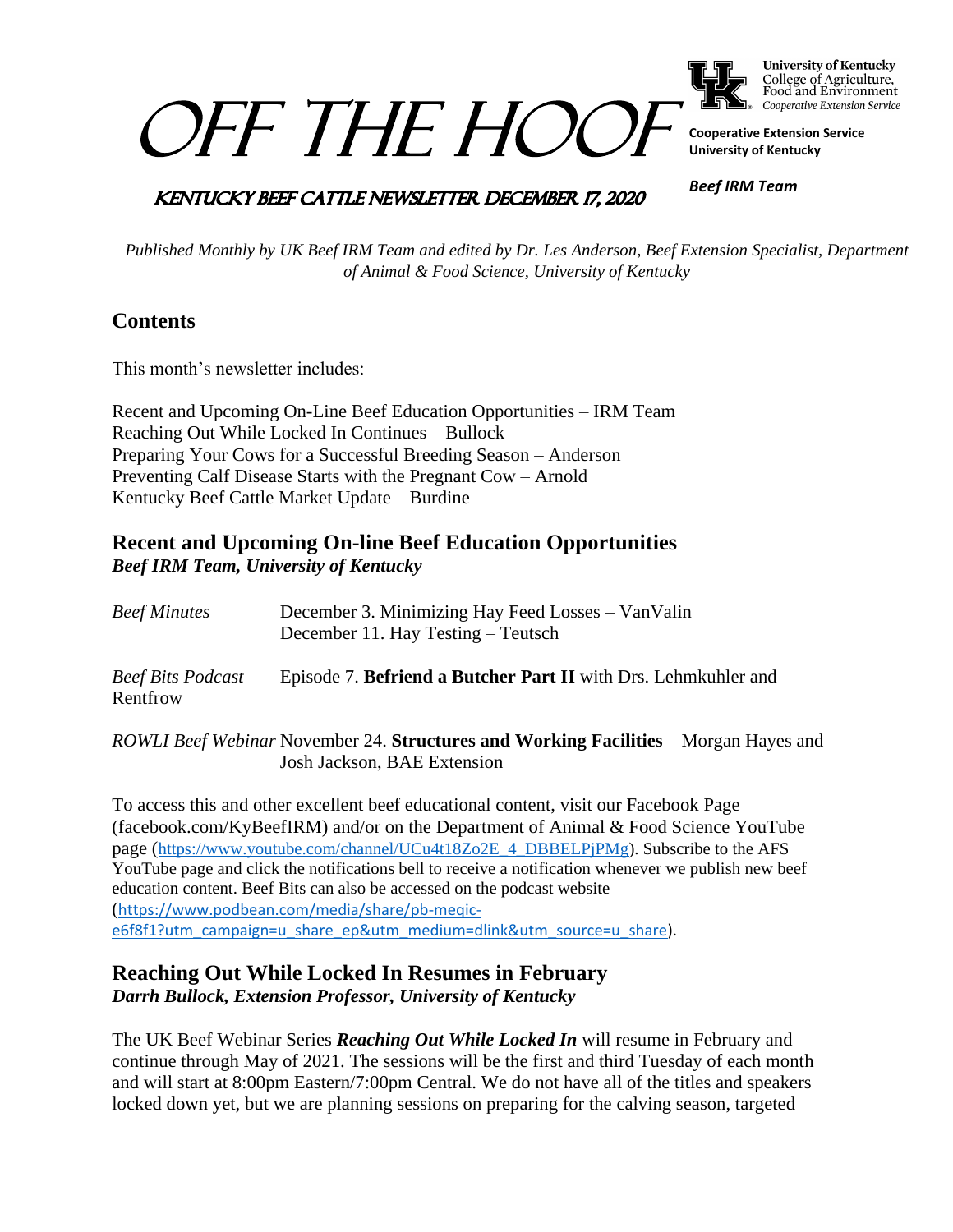feeding, reproductive management, weed management, forage management, economic outlook and a special Shooting the Bull session with the Beef Extension Team to address your questions and discuss current challenges and opportunities. More information will follow in January, but we wanted to give you the opportunity to hold the dates. As always, if you know of anyone that would benefit from these educational programs have them send their name and county to [dbullock@uky.edu](mailto:dbullock@uky.edu) with the subject Beef Webinar or you can send me their information along with their email address.

Also, included at the end of this newsletter is a list of links for all the past sessions that we were able to get posted on YouTube; if you missed any, this should keep your busy through January! Feel free to send this information to anyone that you think may be interested.

We look forward to seeing you all in the new year and wish you all the best over the holiday season. Stay safe and enjoy your families whether close or from a distance.

## **Preparing Your Cows for A Successful Breeding Season** *Dr. Les Anderson, Beef Extension Specialist, University of Kentucky*

A successful breeding season begins with management decisions made prior to calving. As we move into the winter-feeding period for spring-calving cows, cattlemen need to review their management plan to ensure optimal rebreeding and success. Rebreeding efficiency can be optimized by focusing on body condition score (BCS), early assistance during calving difficulty, scheduling a breeding soundness exam for the herd sires, planning their herd reproductive health program, and developing a plan to regulate estrus in their first-calf heifers and late-calving cows.

Reproductive management begins with evaluation and management of BCS. Body condition score is a numerical estimation of the amount of fat on the cow's body. Body condition score ranges from 1-9; 1 is emaciated while 9 is extremely obese. A change in a single BCS (i.e. 4-5) is usually associated with about a 75- pound change in body weight. Evaluation of BCS prior to calving and from calving to breeding is important to ensure reproductive success.

Rebreeding performance of cows is greatly influenced by BCS at calving. Cows that are thin (BCS < 5) at calving take longer to resume estrous cycles and therefore are delayed in their ability to rebreed. Research has clearly demonstrated that as precalving BCS decreases, the number of days from one calving to the next (calving interval) increases in beef cows. Females with a precalving BCS of less than 5 tend to have production cycles greater than 1 year. For example, cows with a precalving BCS of 3 would be expected to have a calving interval of approximately 400 days, while a cow with a precalving BCS of 6 would have a calving interval of approximately 360 days. South Dakota research illustrates the influence of precalving BCS on the percentage of cows that initiated estrous cycles after calving. This experiment demonstrated that the percentage of thin cows that were cycling in the first month of the breeding season (June) was considerably lower than for cows that were in more moderate body condition. During the second month of the breeding season, 55% of the cows with a BCS of 4 had still not initiated estrous cycles, while more than 90% of the cows in more moderate condition had begun to cycle. Thin cows need a longer breeding season, which results in more open cows in the fall. They may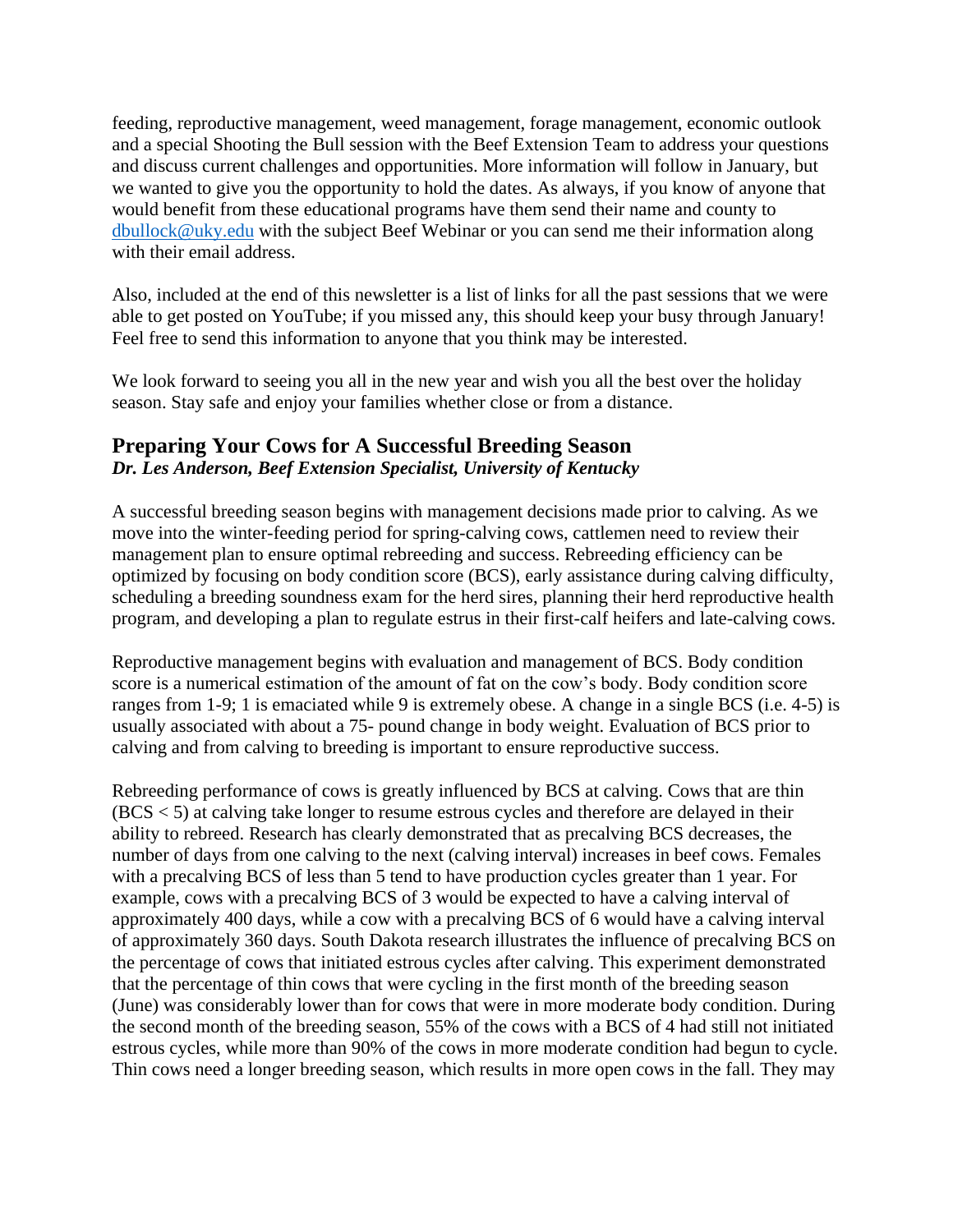also result in lighter calves to sell the next year because the calves from these thin cows will be born later in the calving season.

Management of BCS after calving also impacts rebreeding efficiency. Maintenance requirements for energy and protein increase 25-30% for most beef cows after calving. Producers need to plan their supplementation to match or exceed this increased nutrient requirement. Rebreeding efficiency is enhanced in cows that calved thin if their energy intake is increased (Rutter and Randle, 1984). Although the best management plan is to calve cows in a BCS of 5+, increasing the energy to cows that are thin at calving can boost reproductive performance.

Dystocia (calving problems) can severely delay the onset of estrus after calving. Research shows that for every hour a female is in stage 2 active labor there is a four-day delay in the resumption of estrous cycles after calving. Early intervention helps; 16% more cows conceived when cows were assisted within 90 minutes of the start of calving. The best method is to reduce the incidence of dystocia via selection, but early calving assistance will increase the opportunity of cows to rebreed.

One overlooked management tool that can improve reproductive performance is breeding soundness exams in bulls. Think of breeding soundness exams as breeding season insurance. These exams are a low-cost method of insuring that your bull is capable of breeding. Examine bulls for breeding soundness about 30 days before they are turned out.

I have worked in reproductive management for over 25 years and it amazes me how many cattlemen still do not vaccinate their cow herd against reproductive diseases. Several diseases are associated with reproductive loss (lepto, BVD, vibrio, trich, etc). The main problem is that most reproductive loss due to disease is subtle and producers don't notice the loss unless they have a massive failure. Most cattlemen are not aware of their losses due to abortion until the cow(s) simply fails to calve. Work with your local veterinarian to develop an annual vaccination plan to enhance reproductive success.

Lastly, develop a plan to enhance the rebreeding potential of their first-calf heifers and latecalving cows. Young cows and late-calving cows have one characteristic in common that will greatly impact their reproductive success; anestrus. After each calving, cows undergo a period of time when they do not come into estrus. This anestrus period can be as short as 17 days but can also last as long as 150 days depending upon a number of factors. Typically, mature cows in good BCS will be anestrus for 45-90 days (avg about 60 days) while first-calf heifers will be in anestrus for 75-120 days. Research has shown that only 64% of mature cows have initiated estrous cycles about 70 day after calving while on 50% of first calf heifers have initiated estrous cycles at nearly 90 day after calving. Let's consider the impact of anestrus and calving date for a herd that calves from March 1 until May 10. Bull turnout is May 20 and the length of anestrus for mature cows is 60 days and for young cows is 90 days. A mature cow that calves on March 1 will begin to cycle on May 1 and is highly likely to conceive early. However, the mature cow that calves on April 20 won't cycle until June 20 and her opportunity to conceive early is very limited. A first-calf heifer that calves on April 20 won't begin to cycle until July 20 and will have limited opportunities to conceive. Cattlemen can reduce the anestrous period by fenceline exposure to a mature bull or by treating the cows with progesterone for 7 days prior to bull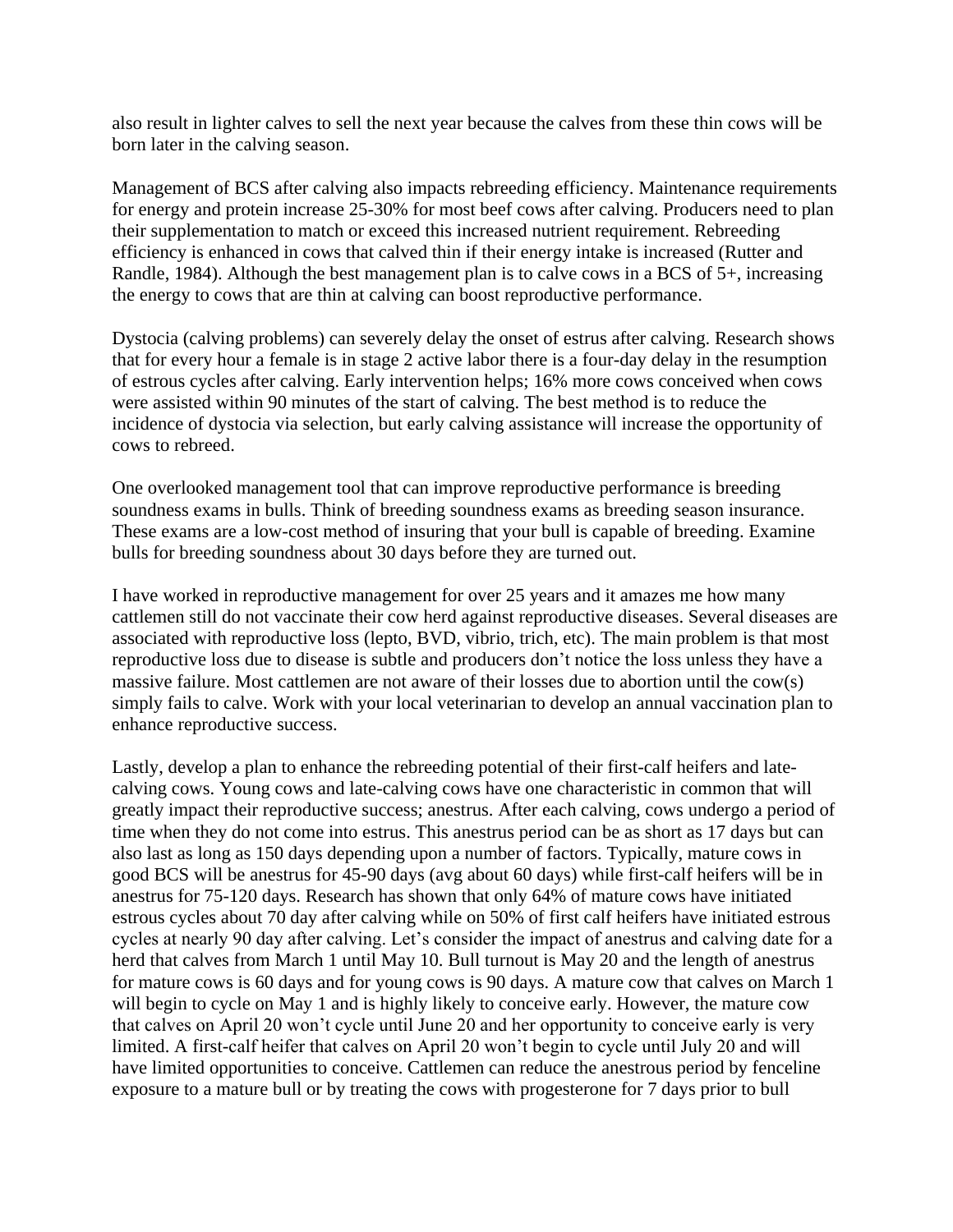exposure. Sources of progesterone include the feed additive melengestrol acetate (MGA) or an EAZI-Breed CIDR<sup>®</sup> insert (Zoetis Animal Health). Both sources induce estrus in anestrous cows and exposure of anestrous cows to progesterone for 7 days before bull exposure will not reduce fertility. Pregnancy rates increase in these females because inducing estrus will increase the number of opportunities these cows have to conceive in the breeding season.

Managing for reproductive success begins at calving. Cows need to calve with a minimum BCS of 5 and with little assistance. Implement an effective vaccination program and create a plan to minimize the length of the anestrous period in cows that are likely to be problem breeders. Planning now will help increase the probability of a successful breeding season.

## **Preventing Calf Disease Starts with the Pregnant Cow** *Dr. Michelle Arnold, UK Veterinary Diagnostic Laboratory*

Every year, the UKVDL receives calves that died suddenly in the first week of life, usually with few or no symptoms. Often the owner will describe the situation this way: "calves will nurse, be 2-3 days old and found dead" or "calf was 3-5 days old, lying around more than normal and nursing very little, found dead the next day". At necropsy (an animal "autopsy"), the pathologist will find no milk within the calf's digestive tract. Further laboratory testing will find bacteria can be grown (cultured) from several organs such as liver, kidney and lung. These deaths are diagnosed as "septicemia" which means the calf died from an infection in the blood (usually a Gram negative bacteria such as *E. coli* along with the "toxins" or poisons the bacteria produce) that damages all the major organs of a calf, resulting in death. Affected calves respond poorly to antibiotic treatment and those that survive often develop one or more swollen joints. These calves are also at greater risk for diseases such as diarrhea, pneumonia, and meningitis in the coming months. Most grow poorly and die prior to or at weaning. The question is often asked "what should I have treated this calf with to save it" but the real question that needs to be addressed is "why did this happen in the first place and how can I prevent it?".

Preventing septicemia and other neonatal calf diseases like scours begins long before birth of the calf. Excellent cow nutrition during and after gestation, a quick calving process, and biosecurity management factors to decrease environmental contamination all contribute to a successful start. The following list of management practices are crucial to calf health.

1. Don't allow pregnant cows to lose weight during gestation. The dams' diet must provide adequate energy, protein and trace minerals to meet her needs during gestation and lactation, especially during cold or wet winter weather. Remember up to 80% of fetal growth occurs in the last 50 days of gestation and cows are also producing colostrum during the final 4-6 weeks of pregnancy. New research has identified the role of "fetal programming of the immune system" during pregnancy as a major factor affecting calf vitality after birth. In fact, the latest research has proven there is no safe time during gestation to "short" a cow of her nutrient needs (including trace minerals) that will not impact the health of her unborn calf. A nutritionally deprived cow will produce poor quality and quantity of colostrum, have less energy to deliver her calf quickly, and she can lose a substantial amount of weight during her lactation so she will be slow to rebreed. Calves born to energy deficient dams will have less of the brown fat needed for energy to stand and nurse.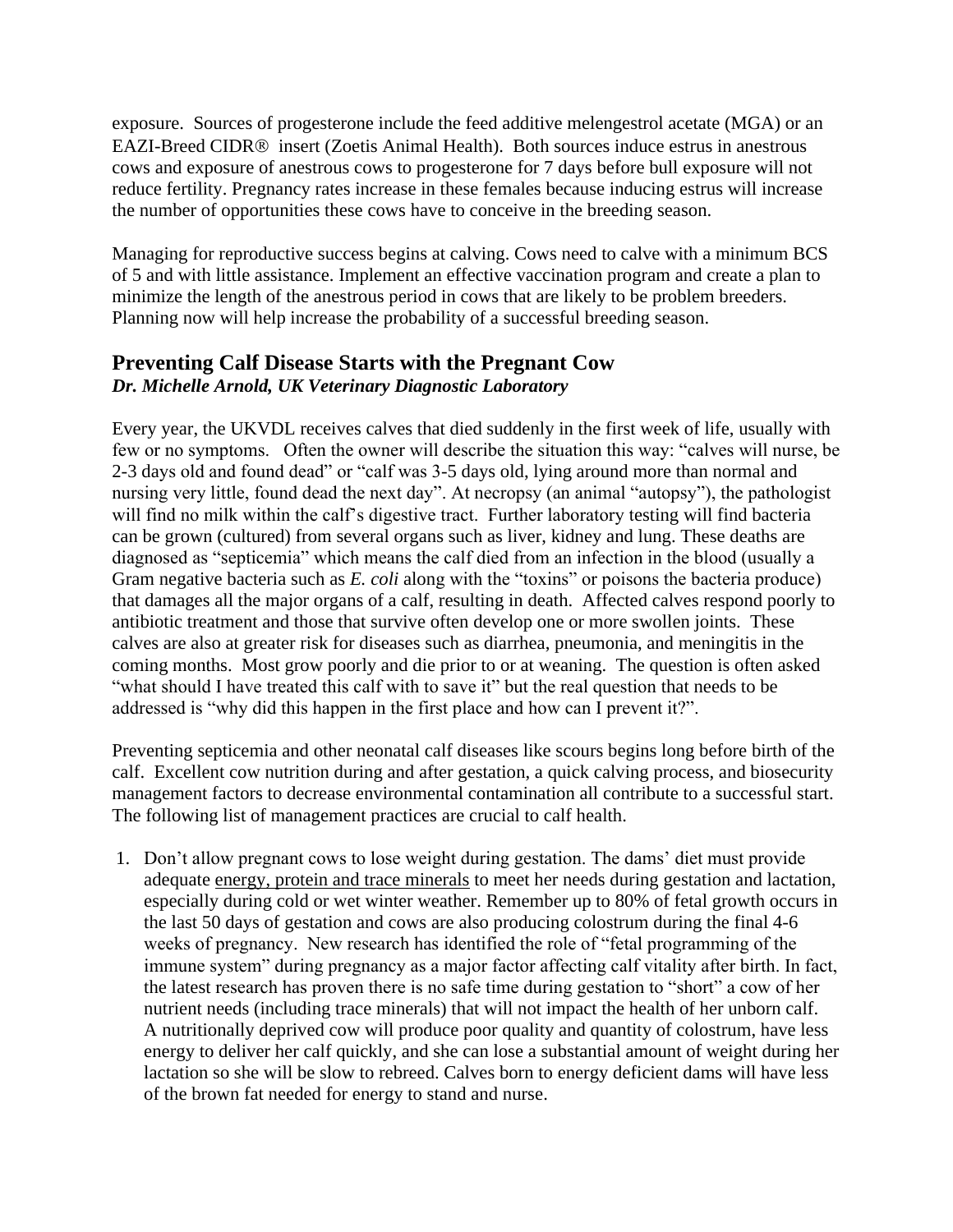- 2. Don't wait to assist a cow or heifer having difficulty in labor. If a cow or heifer is in active labor for 1-1.5 hours and making no progress, calving intervention is indicated. Assist with calving as early as possible, especially with heifers. Don't hesitate to call for help if you don't know what the problem is, if you know what the problem is and what the solution is but you can't do it, or if you have been trying to correct the problem for 30 minutes but have not made progress. EARLY INTERVENTION IS KEY to saving a calf and the dam.
- 3. Colostrum is key to calf survival. Make sure calves start nursing after calving, keeping in mind that calves should stand within 30 minutes of delivery and nurse within 30 minutes of standing. If in doubt that the calf will be able to stand and nurse within an hour, the producer must take over to ensure the calf is warm and then use a good quality colostrum replacer (not a colostrum supplement) or milk the dam and feed the calf at least 2 quarts during the first 6 hours of life. Most septicemic calves had inadequate colostrum intake, either because the dam did not produce enough good quality colostrum, or the calf was unable to suckle enough to provide good protective immunity. In either case, this situation is called "failure of passive transfer of antibodies" or "FPT". The calf may be born weak and does not get up quickly or nurse aggressively, however, FPT may also be due to bad teat conformation (shape) and the calf simply could not latch on or reach them. Other factors that impair calf immunity include lack of calories (dam provides little or no milk), selenium and copper deficiencies present at birth, and lack of protection from harsh weather.
- 4. Don't calve out cows in a mudhole. Poor sanitation, cold, wet weather and overcrowding in calving areas also contribute to a higher risk of disease. Septicemia in calves is most often the result of a bacterial infection acquired around the time of birth. The bacteria may enter the newborn through several routes including the navel (umbilical stump), through the mouth or nose, or through an open wound. Calves born in dirty, muddy, manure-covered areas such as around hay rings or in a run-in shed have a wet, exposed navel cord lying in contact with massive numbers of bacteria as soon as they hit the ground. Once the calf gets up, mud or manure-covered teats provide the next opportunity for bacteria to enter the neonatal calf. Even with adequate colostrum, the immune system can be overwhelmed by the sheer numbers of bacteria, viruses and parasites in the environment. Newborns produce little gastric acid during the first week of life which makes them especially vulnerable to infections that enter through the digestive system. If cows are dragging their udders through mud to reach feeding areas, move to a new area with good drainage to feed. If clean pasture is available, pregnant cows close to calving should be rotated there while cow-calf pairs remain on the current pasture. If calving in a barn or shed, the calving pen should be kept clean and dry with frequent changes of bedding to remove the build-up of organisms. Make every effort to get the cow and newborn calf out of the barn quickly to lessen the chances of infection.
- 5. Don't bring in a new disease. Purchasing animals, cows or calves, and bringing them home to the farm is likely the single most dangerous time for introduction of new diseases into a herd. Purchasing a calf to put on a cow that lost her calf is an excellent way to start a scours outbreak among newborn calves. Newly purchased animals should not be mixed into a group of calving cows. Any newly purchased animals should be isolated either off the farm or in a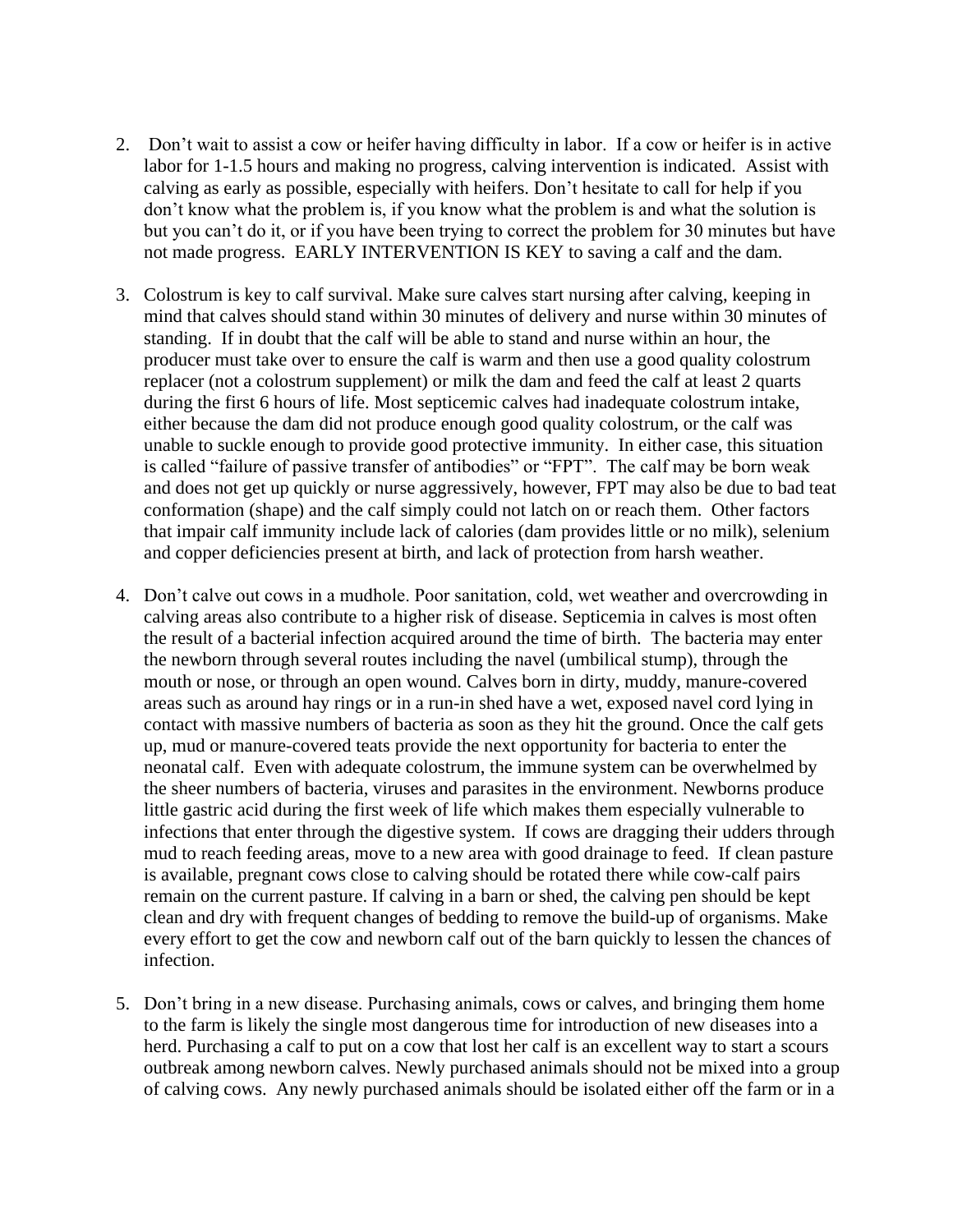well-segregated area for at least 2 weeks (3-4 weeks is better) and observed for any signs of illness. During the period of isolation, a veterinarian should be consulted to appropriately test and vaccinate new arrivals. The best practice is to purchase animals from herds of known health status that will provide a vaccination history. Even show animals returning to the farm from events should be isolated for 2-3 weeks to prevent introduction of disease when they re-enter the herd. Introduction of an animal with a disease such as Johne's or a BVD persistently infected (PI) animal could have devastating, long-term effects on the health of the cow herd.

There will always be exposure to infectious agents, despite the best farm biosecurity measures. The immune system of cattle is well-designed to intercept infectious agents and neutralize their effects as long as immune cells are functioning correctly and the number of infectious organisms does not become overwhelming in the environment. With newborn calves, survival depends on colostrum intake, but it is also the development of the immune system during gestation or "fetal programming" that plays an important role in overall calf vitality. In short, prevention of disease is far more than vaccine and deworming protocols; it is largely the result of day-to-day management practices instituted on the farm to keep adult cows healthy, well-fed, and clean.

#### **Kentucky Beef Cattle Market Update** *Dr. Kenny Burdine, Livestock Marketing Specialist, University of Kentucky*

As we push into winter, I wanted to review what drives fall calf markets and discuss those factors in 2020. Fall is when most spring calving herds wean and market their calves, which means a lot of cattle revenue is received over a fairly short period of time. There are three main routes that weaned calves can take if they are sold in the fall – they can be placed into a small grain grazing program until spring, they can go into a feed-based growing program of some type, or they can go directly to a feedyard. Their value in these programs ultimately determines what they are worth in the fall of the year.

Coming from an area of the country where wheat grazing is not common, it is easy to forget how significant winter grazing programs can be. However, the January 2020 USDA Cattle Inventory report suggested that 1.6 million cattle were grazing small grain pasture in January of this year. I like to say these grazing programs set the underpinning for our fall calf markets. Since cost of gain is lower on these programs, they typically outbid feed-based operators for weaned calves. Weather and moisture conditions have been less than ideal, but calf prices in November did suggest some opportunity for these programs this winter.

Feed-based winter growing programs are more significant in my part of the county. Weaned calves are purchased in the fall, grown through winter, and sold in the spring. The timing matches small grain grazing programs pretty closely. While stockpiled forage is sometimes utilized, commodity feeds are much more common. These are programs are designed to grow frame and produce a heavy feeder steer for placement on full feed in the spring.

Finally, a large number of calves are placed on feed in the fall. Naturally, these weaned calves are higher risk than heavy feeders, but there are so many calves moving through markets in the fall, a good portion of them end up in feedyards. These calves are typically transitioned pretty quickly to full feed and often hit the fed cattle market the following summer.

While most readers are well aware of what I just discussed, I wanted to review these fundamentals with 2020 in mind. In addition to lingering COVID effects on the supply chain and continued uncertainty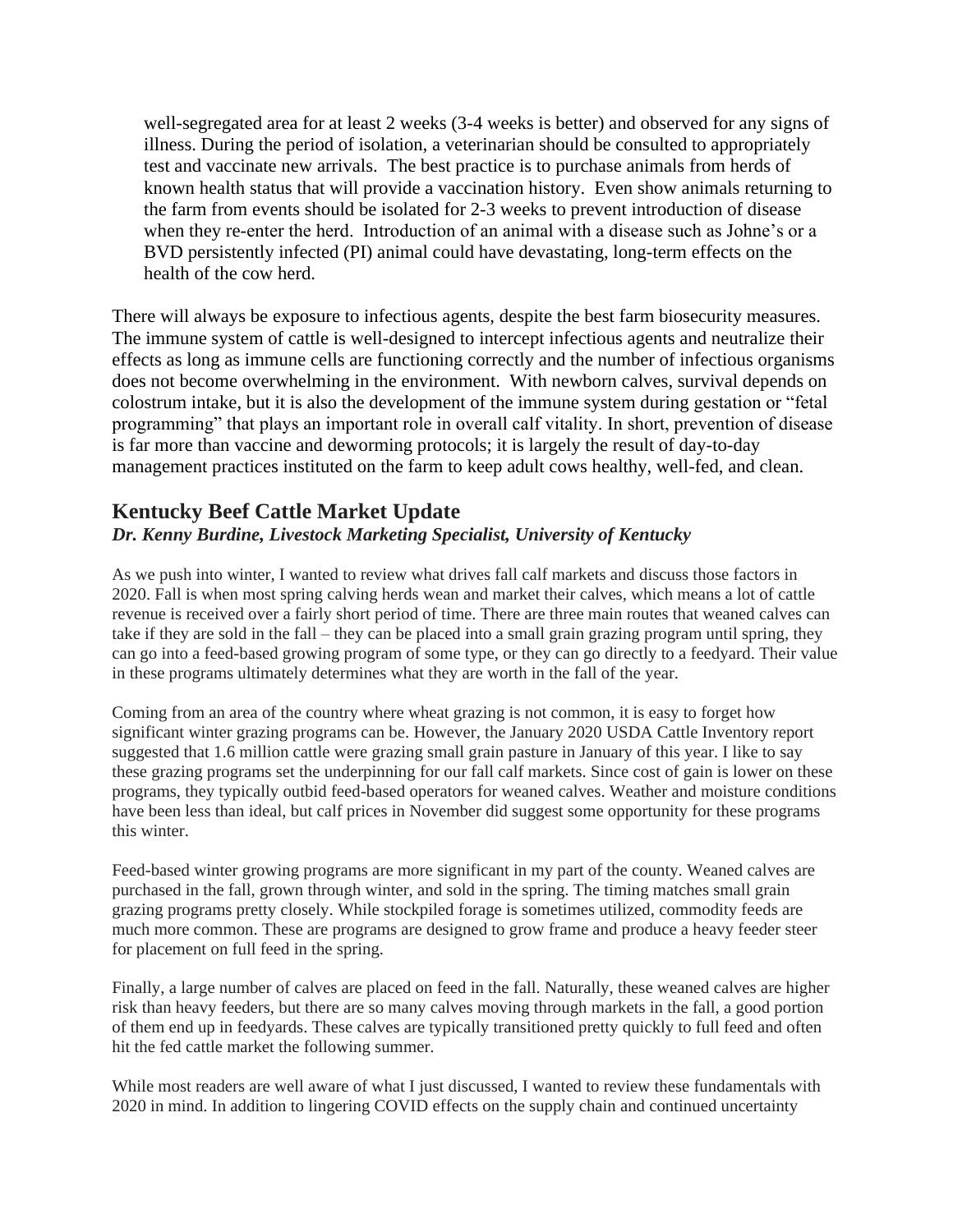about foodservice demand, feed costs have steadily risen since summer. A quick glance at December CME© corn futures shows that corn prices are up nearly \$1 per bushel from where they were in early August. This increase in cost for feedlots and feed-based growing operations decreases the value of weaned calves. Had COVID-19 not been the focus of most market discussions, the impact of a feed price change of this magnitude on feeder cattle prices would have gotten a lot more attention.

However, despite COVID impacts, less than ideal winter grazing conditions, and significantly higher feed prices, it's worth nothing that most calf markets this fall were slightly above 2019 levels (see figure 1). In all fairness, I projected them to be higher than that before COVID, but I do think it says something that our fall market held above last year. I think it's a testament to how resilient our meat system is and how well the industry adjusted to major changes in demand and a very significant supply shock this spring. I also think it is partly due to the smaller calf crop in 2020, which was the first step in building stronger calf prices going forward.



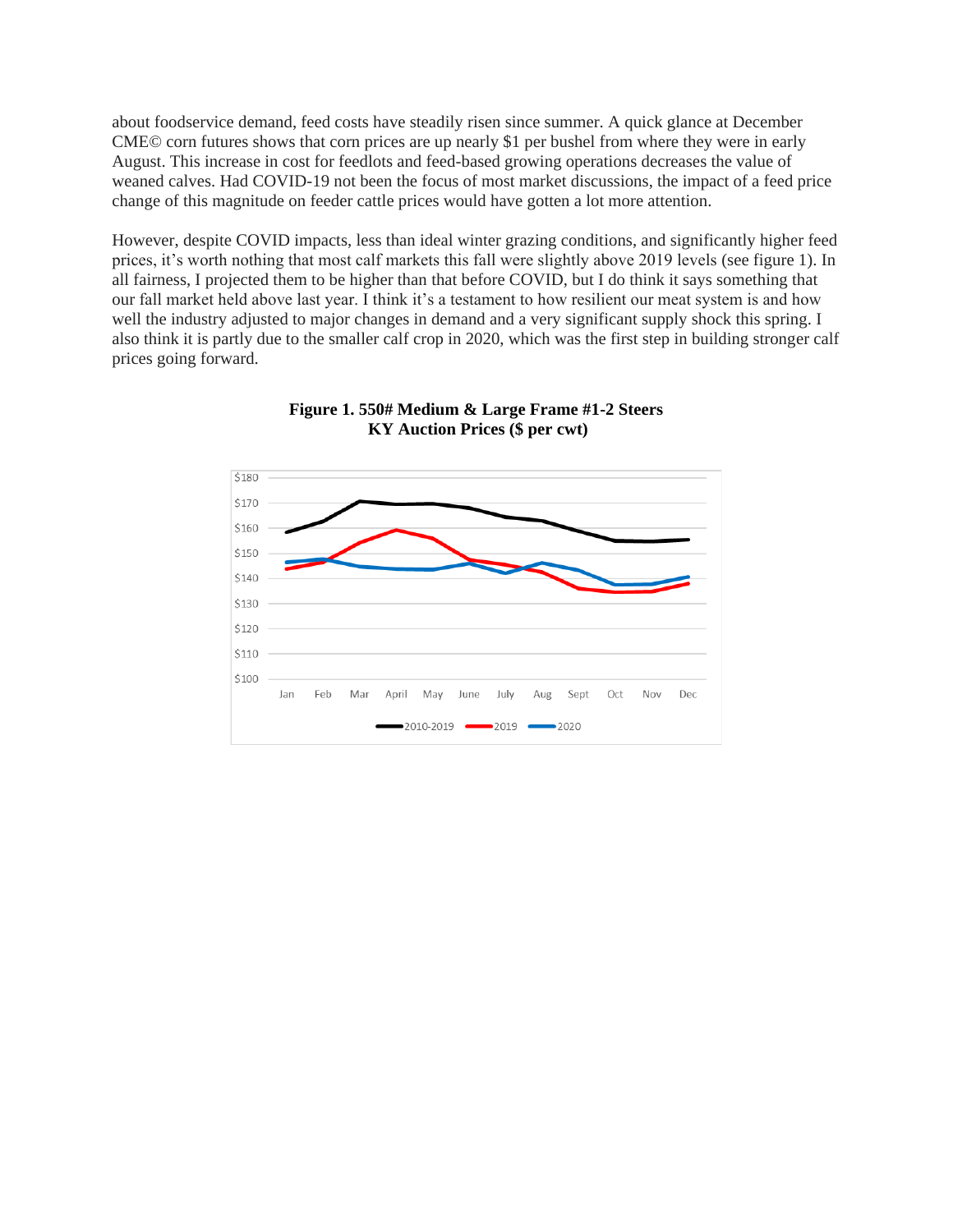

**Reaching Out While Locked in Webinars**

**Bull Buying While Maintaining Social Distancing** – Darrh Bullock, Extension Professor YouTube video:<https://youtu.be/CFsg21fpi0E>

**Managing Calves for the Market** – Kevin Laurent, Extension Specialist YouTube video:<https://youtu.be/9E1vF-eh5tQ>

**Preparing Cows for the Breeding Season – Les Anderson, Extension** Professor YouTube video:<https://youtu.be/Y7pEusUoSkY>

**Recipe for Profit for Backgrounding and Stocker Enterprises** – Jeff Lehmkuhler, Associate Extension Professor YouTube video: [https://youtu.be/R2\\_Bm17yWYc](https://youtu.be/R2_Bm17yWYc)

**Utilizing Technology to Enhance Cattle Management Practices - Katie VanValin,** Assistant Extension Professor YouTube video: [https://youtu.be/Tg\\_FWJO7-eU](https://youtu.be/Tg_FWJO7-eU)

**Approaches to Reclaiming Heavy Use Areas** – Chris Teutsch, Associate Extension Professor YouTube video:<https://youtu.be/QOYH5Mxg6cY>

**Management Considerations in the Current Market Environment** – Gregg Rentfrow, Associate Extension Professor and Kenny Burdine, Associate Extension Professor YouTube video: [https://youtu.be/\\_4stDFe-WVY](https://youtu.be/_4stDFe-WVY)

**State of the Animal and Food Sciences Department** – Richard Coffey, Chair AFS YouTube:<https://youtu.be/En3g-Kp3a5w>

Risk Management when Buying Bulls and CAIP Bull Cost-share 2021 - Darrh Bullock, Extension Professor YouTube: [https://youtu.be/-8CYB\\_K2z\\_c](https://youtu.be/-8CYB_K2z_c)

**The Impact of Selenium on Beef Cattle Fertility – Phillip Bridges, Associate Professor and** Les Anderson, Extension Professor YouTube:<https://youtu.be/SkV0B5GvNBs>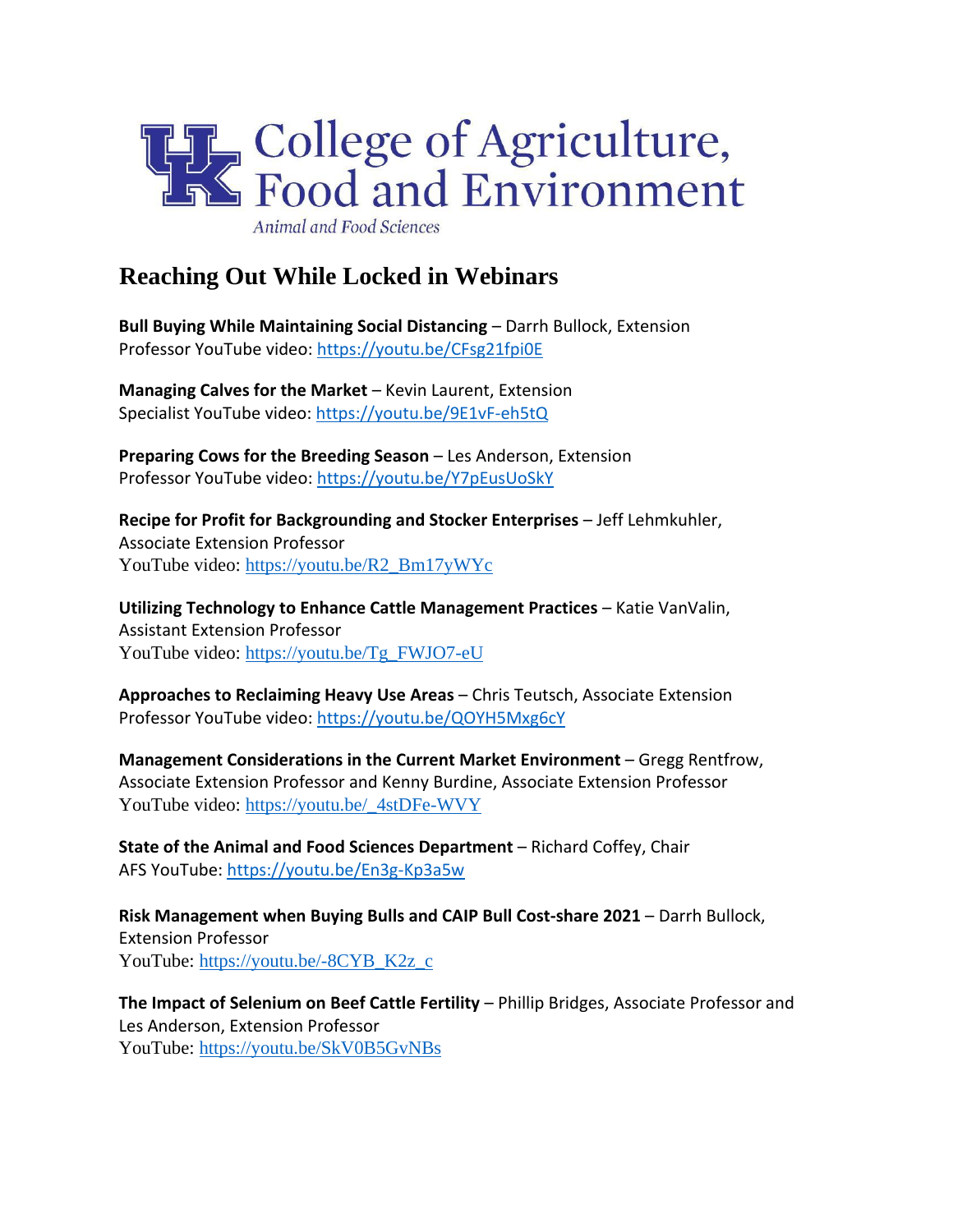**Ruminant Physiology and Nutrition Research** – David Harmon, Professor **Planning the Winter Feeding Program** – Kevin Laurent, Extension Specialist YouTube:<https://youtu.be/MlGzcStO9Vo>

**How Does Temperament Relate to Performance in Growing Cattle?** – Eric Vanzant, Associate Professor **Basics of Baleage** – Jimmy Henning, Extension Professor YouTube:<https://youtu.be/qQOGKz7mbYs>

**Selenium Supplementation and Grazing Endophyte-infected Tall Fescue** – James Matthews, Professor YouTube: [https://www.youtube.com/watch?v=P2cII8Ayu3M&list=PLC5aJFY\\_Be8XJZ\\_03\\_Ql73TK0826](https://www.youtube.com/watch?v=P2cII8Ayu3M&list=PLC5aJFY_Be8XJZ_03_Ql73TK0826T8Fjq&index=39&t=1s) [T8Fj](https://www.youtube.com/watch?v=P2cII8Ayu3M&list=PLC5aJFY_Be8XJZ_03_Ql73TK0826T8Fjq&index=39&t=1s) q&index= $39$ &t= $1s$ **Basics for a Complete Mineral Program** – Katie VanValin, Assistant Extension Professor YouTube:

[https://www.youtube.com/watch?v=dkQdmM6K3ls&list=PLC5aJFY\\_Be8XJZ\\_03\\_Ql73TK0826T8](https://www.youtube.com/watch?v=dkQdmM6K3ls&list=PLC5aJFY_Be8XJZ_03_Ql73TK0826T8Fjq&index=38) [Fjq&index=38](https://www.youtube.com/watch?v=dkQdmM6K3ls&list=PLC5aJFY_Be8XJZ_03_Ql73TK0826T8Fjq&index=38)

Feedstuffs and Impact on Nutrient Metabolism - Kyle McLeod, Associate Professor and Jeff Lehmkuhler, Associate Extension Professor YouTube: [https://youtu.be/z9dHT2EibEg](https://youtu.be/MlGzcStO9Vo)

**Food Safety Resources for Kentucky Producers** - Dr. Paul Vijaykumar YouTube:<https://youtu.be/RPdvwTWzj8E>

**Meat Industry Update** - Dr. Gregg Rentfrow

YouTube:<https://youtu.be/avQqKIvamW8>

**Post-Harvest Strategies to Improve Fresh Meat Quality** - Surendranath Suman YouTube:<https://youtu.be/unLoVrN-gEY>

**Marketing Outlook** – Kenny Burdine, Associate Professor YouTube:<https://youtu.be/oAc8wwfNl3M>

**Fall Marketing Strategies** – Kevin Laurent, Beef Specialist YouTube:<https://youtu.be/2iSJCzSLXEE>

**Organizing for the Breeding Season** – Les Anderson, Professor YouTube: [https://www.youtube.com/watch?v=L7jBh3U-](https://www.youtube.com/watch?v=L7jBh3U-LBQ&list=PLC5aJFY_Be8XJZ_03_Ql73TK0826T8Fjq&index=6)[LBQ&list=PLC5aJFY\\_Be8XJZ\\_03\\_Ql73TK0826T8Fjq&index=6](https://www.youtube.com/watch?v=L7jBh3U-LBQ&list=PLC5aJFY_Be8XJZ_03_Ql73TK0826T8Fjq&index=6)